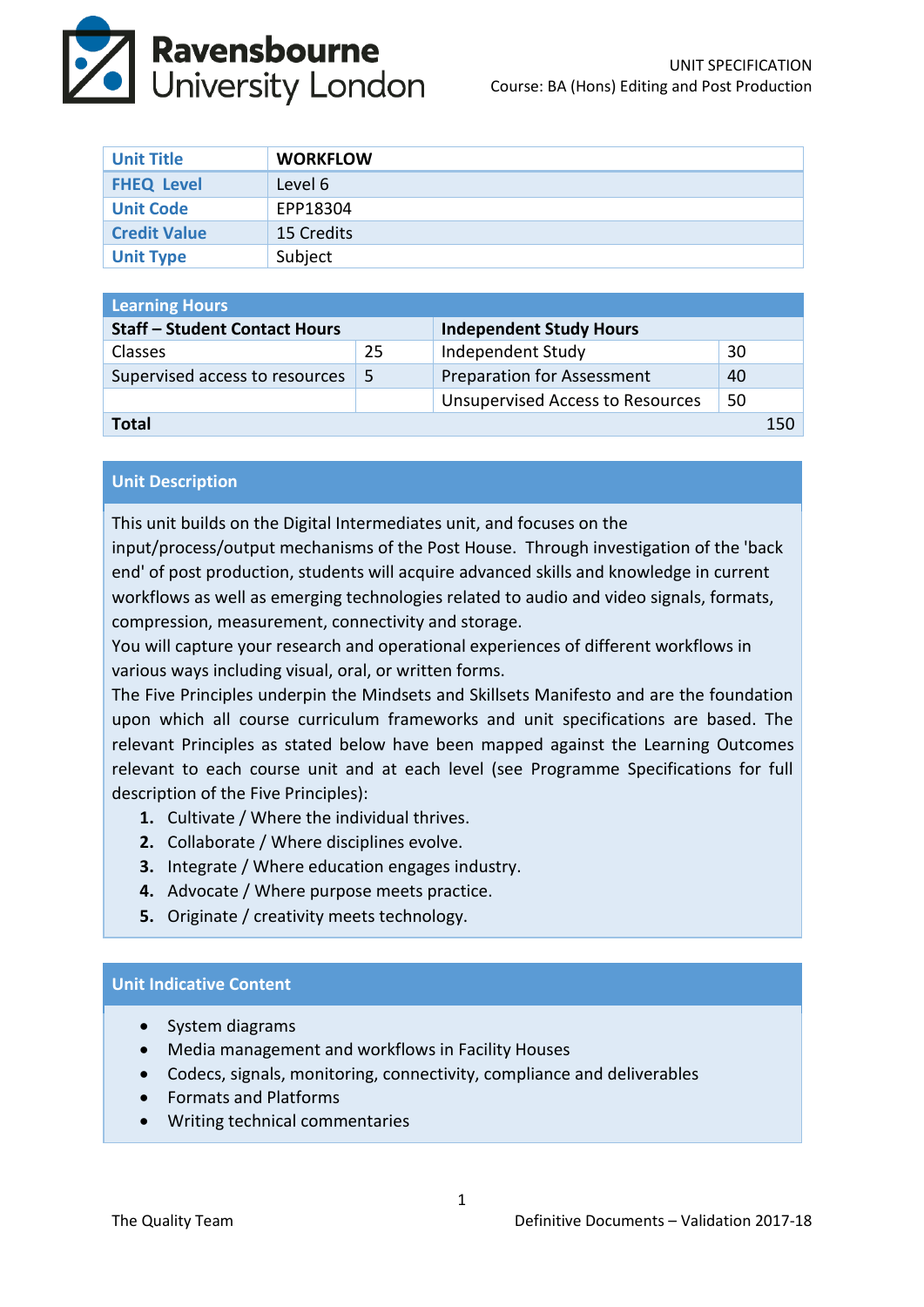#### **Unit Aims**

- Exploration of different media workflows for broadcast and film deliveries
- Investigation of current systems and technologies in the Facility House
- Representation of systems in diagram form.
- Mastery of technical terminology and concepts in the writing of technical commentaries

# **Unit Learning Outcomes**

# **LO 1 Research/Inspiration**

Select and evaluate information gathering techniques using a wide range of sources, providing visual, contextual and industry case-study research as appropriate. Related Principle: ORIGINATE

#### **LO 3 Development/Prototyping**

Investigate potential pathways that result in appropriate solutions, informed by a systematic understanding of the principles of the creative process. Related Principle: INTEGRATE

### **LO 5 Presentation Storytelling For Influence**

Communicate projects creatively and professionally, whether in visual, oral or written form. Methods of presentation are appropriate to the audience/client and the purpose of the work.

Related Principle: ADVOCATE

#### **Learning and Teaching Methods**

This unit will be delivered using a combination of:

- Briefings
- Lectures
- Project work
- Workshops
- Debate
- Online activity
- Group and individual presentations and critiques
- Self-directed independent study